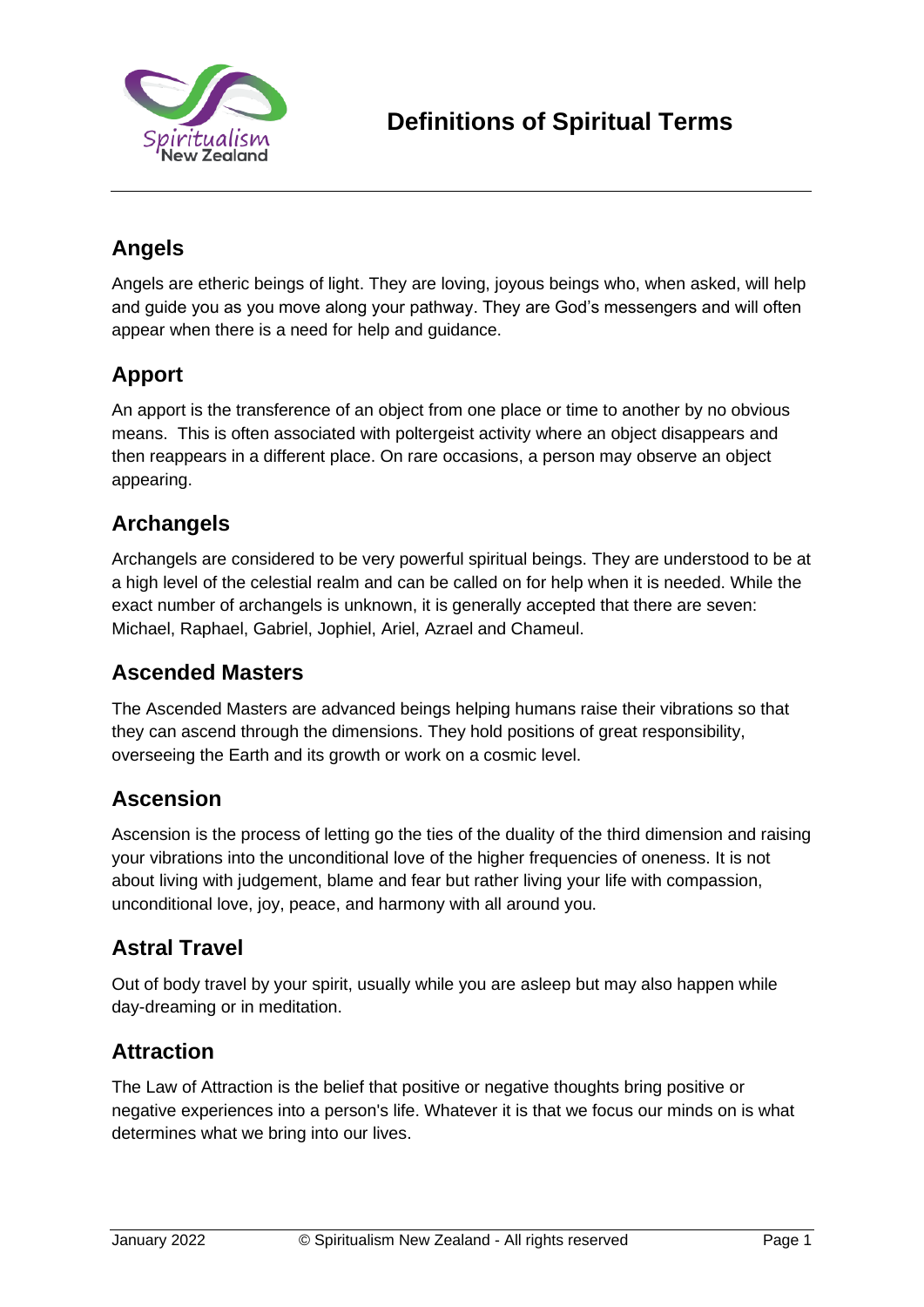

### **Aura**

The fields of energy that surround both people and objects, often seen in a variety of colours that reflect the vitality of the body.

### **Automatic writing**

Writing from the spirit realm, through a person, usually a medium. This can also be in the form of paintings. In these cases, the human hand is directed by a force other than the human, who has no input into that which is written or drawn.

### **Clairaudience**

The ability to hear discarnate spirit voices and / or sounds.

### **Clairsentience**

The ability to sense discarnate spirit.

### **Clairvoyance**

The ability to see discarnate spirit forms.

## **Circle**

A gathering of people wishing to communicate with the spirit realm.

### **Communication**

Contact between a human and a discarnate spirit.

### **Developing Circle**

A circle which is run with the specific purpose of developing peoples' ability to contact the spirit realm.

### **Dimensions**

Just as there are several notes occupying the same space in a musical chord, there are several times or spaces that we call dimensions, occupying the same universe. Each dimension has its own vibrational frequency, its own density and its own distinct laws of time.

### **Direct Voice**

The formation of a voice box using ectoplasm which can produce a sound similar to discarnate spirit's own voice.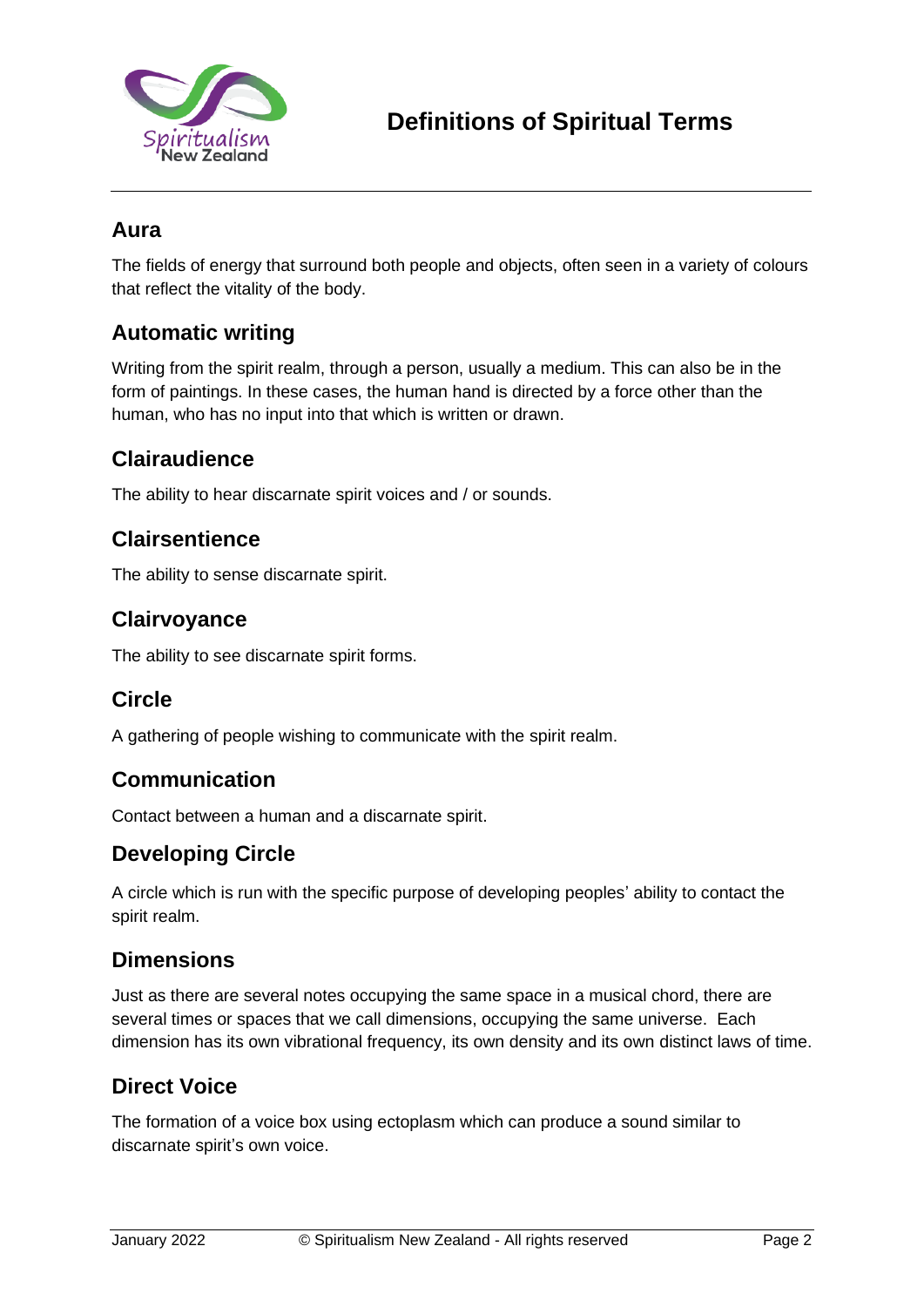

### **Discarnate**

Spirit entity without a physical body.

# **Divine blueprint**

Your divine Blueprint was created by your soul and spirit guides and teachers before you first incarnated. It is the blueprint of your multi-dimensional being in its purest form and is the divine plan of the being to which each one of you is working towards becoming through your many lifetimes.

### **Earth plane**

Description used to differentiate between our world and the spirit realm.

#### **Ectoplasm**

A substance drawn from the human body by spirit operators for use in the production of physical phenomena.

### **Ego**

A necessary part of all humans that, when in balance, allows them to fulfil certain tasks. A lack of ego or too much ego can lead to them acting inappropriately.

### **Elemental**

Term used to describe a nature spirit.

### **Elongation**

A rare and peculiar phenomenon of physical mediumship in which the body of the medium seems to grow in stature. D.D. Home demonstrated this on several occasions.

### **Entity**

A term often used to refer to a spirit form.

### **ESP - extra sensory perception**

This is a scientific term for perception without the use of the recognised sense organs.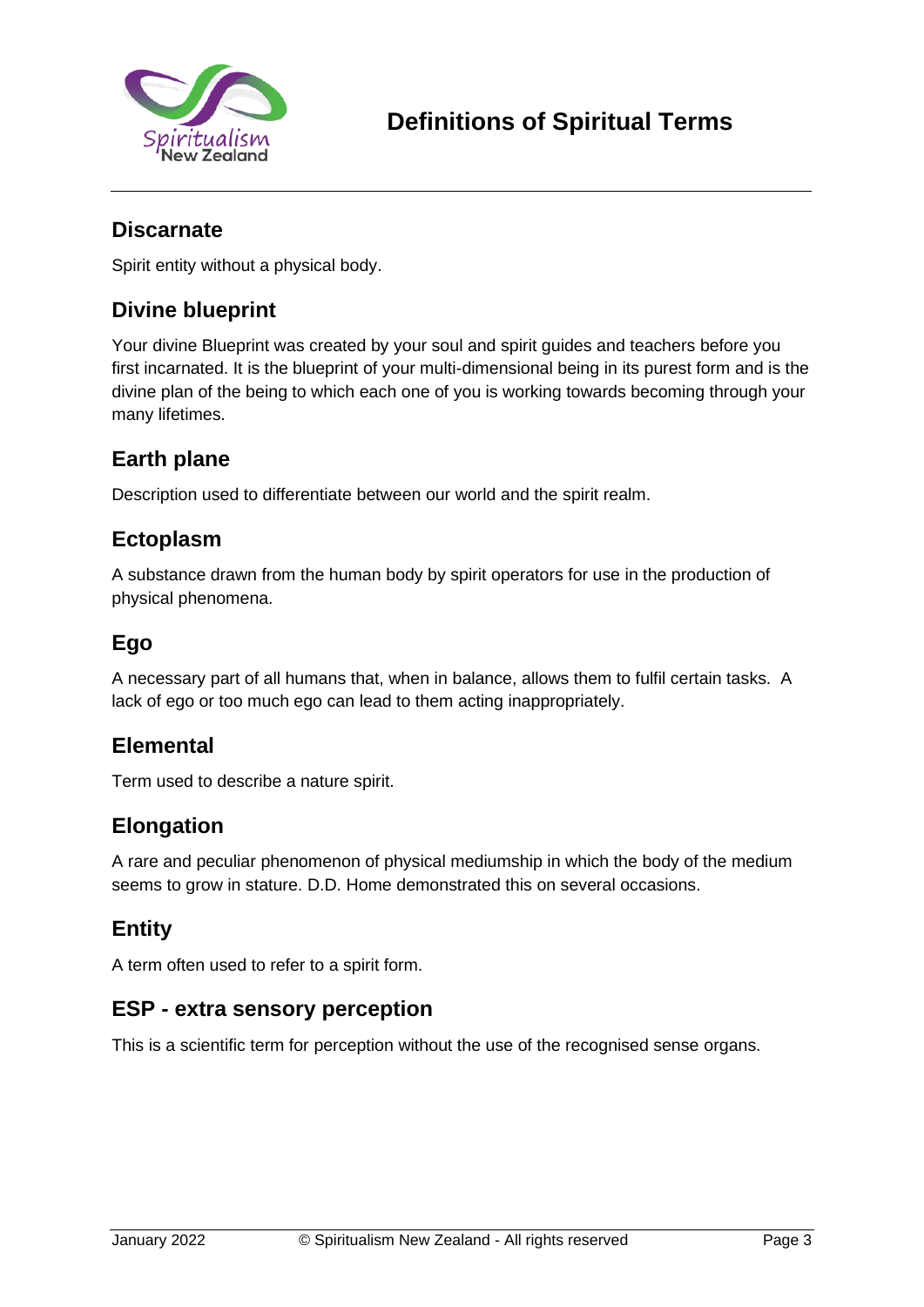

## **Etheric body**

This is the energy body that surrounds the physical body. It is the network of energy that allows communication with all part of the body. Phenomena such as acupuncture, telepathy, Kirlian photographic effects, and spiritual healing are directed through the etheric body, thus balancing the energy forces within the body.

### **Etheric plane**

A term made popular in the late  $19<sup>th</sup>$  century to describe the spirit realm.

### **Evidence**

Proven or probably fact.

#### **Feathers**

Feathers are a powerful symbol of hope and spiritual growth. They are often seen as a message from angels of the spirit realm with the different colours having a specific meaning.

### **Galactic beings**

Beings from other planets, dimensions and universes that come in a spirit form to help both us and our earth plane to raise our vibrations in order to ascend to a higher dimension.

## **Galactic Council**

This is the Council that oversees the energetic evolution of our universe. It is made up of representatives from many different planets and governs from a very high spiritual perspective.

#### **Gatekeeper**

It's your gatekeeper guide's job to keep you safe from spiritual threats (e.g., lower energies) when you are working with spirit. The gatekeeper provides you with protection (if you have asked for it at some stage).

When the gatekeeper guide works with mediums in channelling and trance work, their job is to modulate higher compatible energies that connect to the medium's aura during trance. They allow a conduit of high, protected energy to work with the medium's energy without the medium being taxed.

Sometimes gatekeepers are the first in your energetic group to connect with you and you become aware of them, when you are working. They may give you, their name. It is important to take notice when they communicate with you as it often involves your spiritual safety.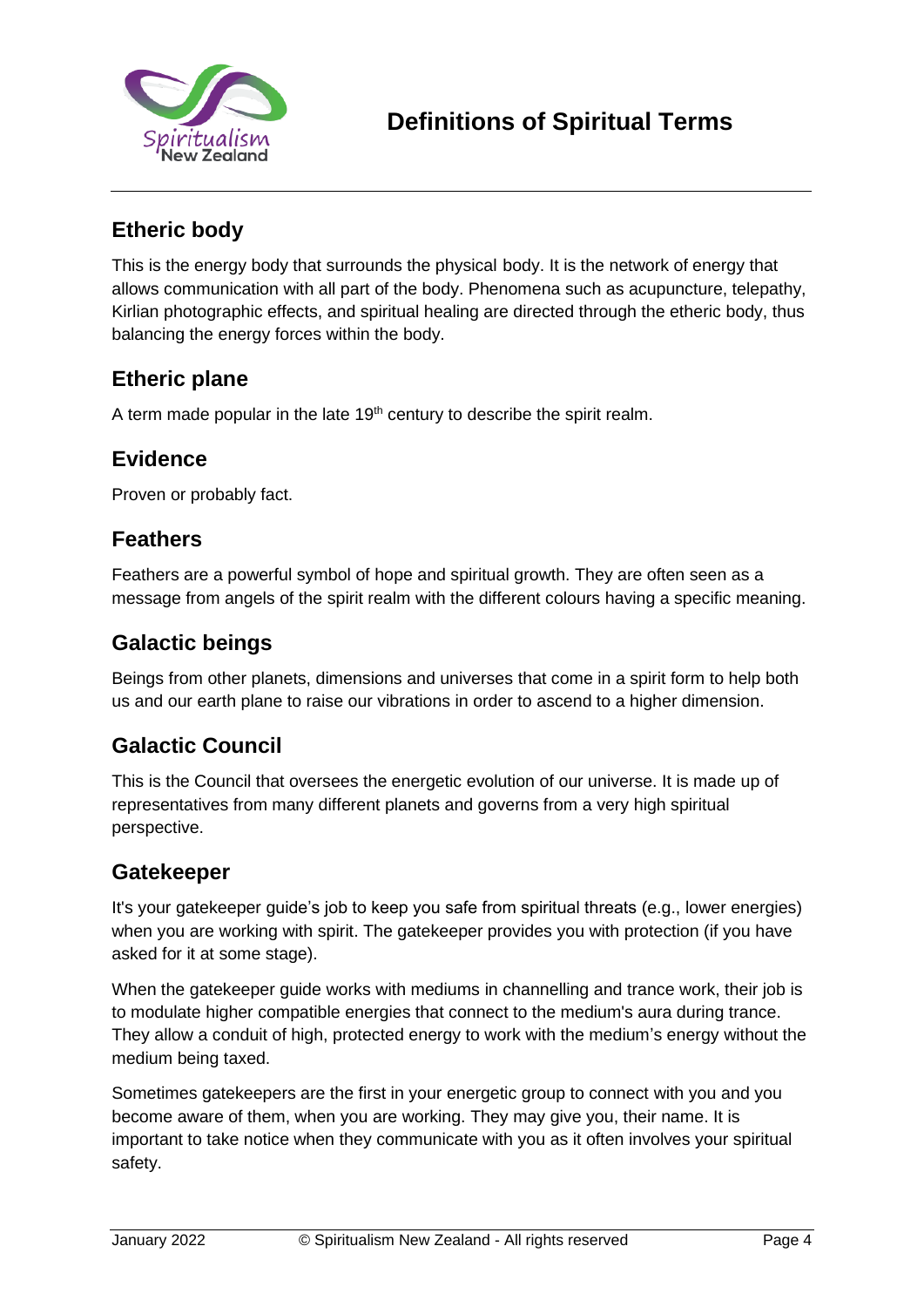

## **God**

Universal creative energy of unconditional love of which all beings are a part. Often referred to as divine spirit or other similar terms.

### **Gratitude**

Practising gratitude for all that is in your world is one of the purest forms of raising your vibrations. As you focus more on gratitude you lose the desire or need to live in blame, judgement, and fear.

### **Guardian angel**

A guiding spirit with you from the time you are born until you pass back to the spirit realm.

### **Guides**

Those in the spirit realm who have chosen to help and guide us during our earthly life. These are loving and patient spirits who will help and encourage you to follow your soul's pathway.

### **Healing**

See spiritual healing.

## **Higher beings**

Those who have raised their vibrations in order to live and work in a more loving and spiritual manner. This term generally relates to beings in the spirit realm.

### **Higher self**

May also be referred to as your Christ Consciousness. Your higher self acts as a transformer between your 'I am presence' and your human self. It gives you access to God's knowledge, understanding and love. It is the self that you are in a state of becoming through your evolution, through all of your experiences in time and space.

### **House clearing**

A healing method using the energy of love and light to remove negative, trapped energies and vibrations, and send them to the spirit plane. Entities needing to be cleared are the residues tied to the earth plane for various reasons, usually fear or materialism, and may manifest as human energy that occupied that space.

## **House blessing**

The purpose is to clear the previous occupant's energy and emotional vibrations that create atmospheres in homes or land. It is done with a prayer of intention and an asking from the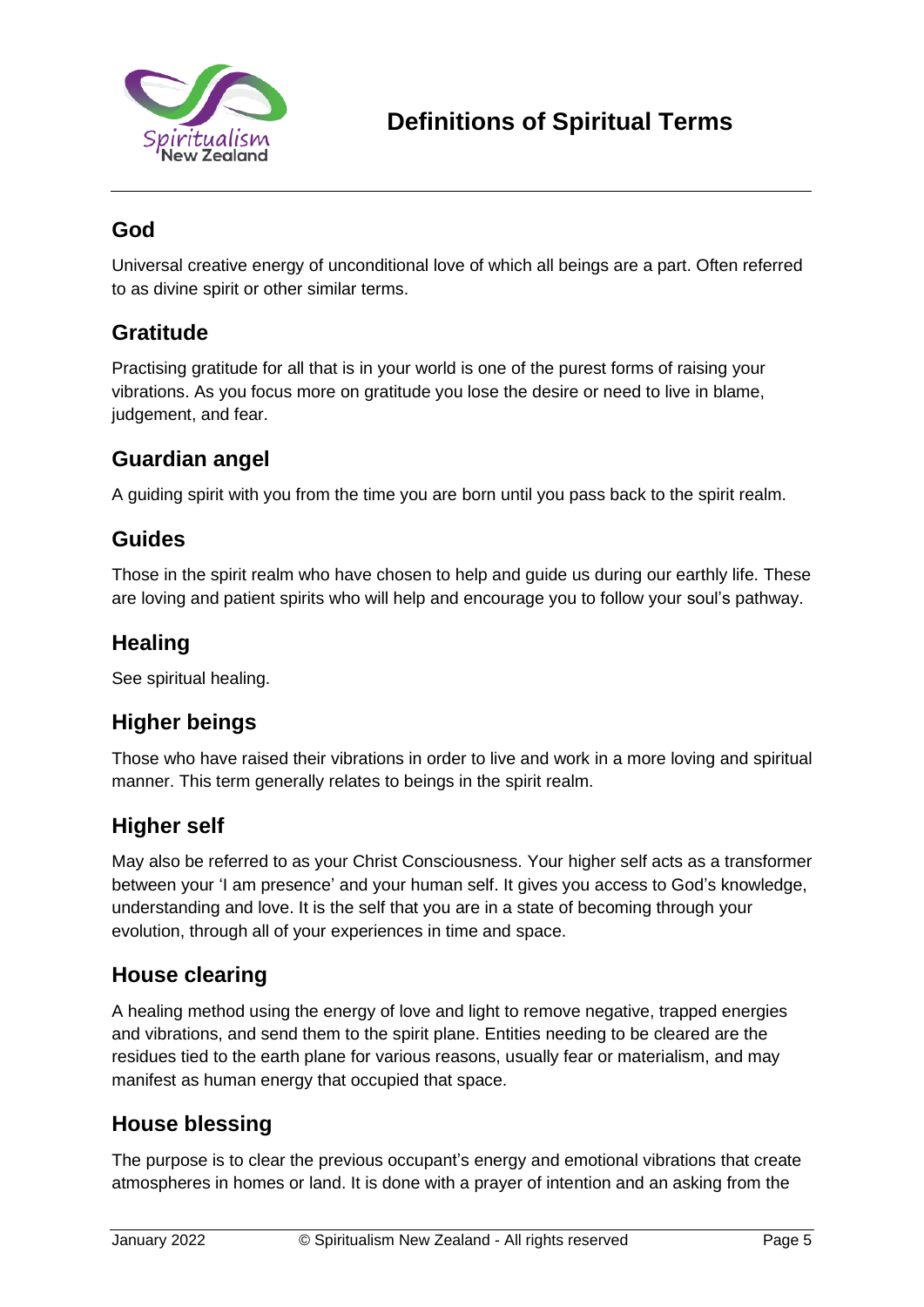

Source for a blessing upon the new occupants. It is common to smudge or use incense to create a ritual for the benefit of the new occupants.

### **I am presence**

Your 'I am presence' is your connection to God, Source or whatever term you wish to use. It is often referred to as your divine presence or God presence as it is literally the presence of God within you. This is your connection to your pure, true self. It is a part of your being right now; it is not removed; it is not separated from you in time and space. The only separation you have from it is your own human consciousness and your sense of limitation.

### **Incarnate**

Spirit entity with a human body.

#### **Intent**

Intent is not a thought or an object or a wish. Intent is that driving belief that allows you to achieve anything that you choose to believe in.

### **Levitation**

The lifting or moving of physical objects or bodies without visible means or contact, in defiance of gravity. It is described by science as a "mechanical action that differs from all known mechanical action, being exerted at a distance and without contact on persons or objects under certain determinate conditions".

# **Light language**

This is the language of our universe and everyone is capable of speaking it. When you listen to it the human mind does not understand it as it speaks directly to your soul.

# **Lightworkers**

A lightworker is anyone who chooses to shine their light in our world. They do this in many different ways including using their knowledge to teach, heal, counsel, or write. They understand that their actions, no matter how big or small, have the potential to raise the vibration of our planet. They have chosen to awaken at this time to help our planet and all on it, ascend to a higher way of living.

## **Like attracts like**

Basic principle of people with similarities in character, personality and interest who tend to be drawn towards each other.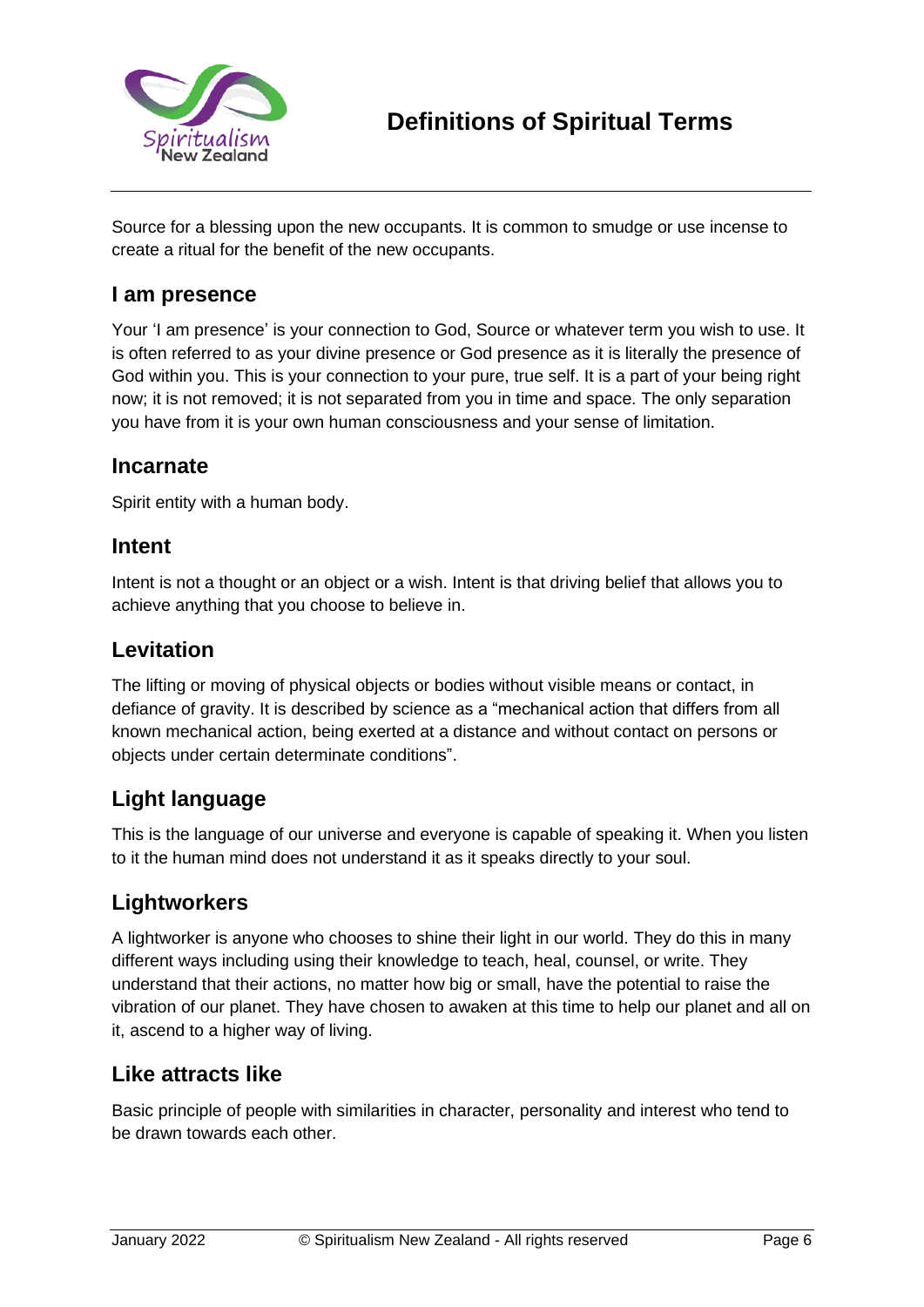

## **Manifestation**

This is the belief that you manifest everything in your life with your thoughts. The energy from these thoughts gives you the ability to create your own reality, either in a positive or negative way. As the energetic vibration on the earth plane rises, it is becoming easier and quicker to manifest. It therefore becomes more important to be aware of what you are thinking, so that you can manifest the best solutions for your life.

### **Materialisation**

The most evidential form of physical phenomena in which the visible production of temporary ectoplasmic forms, in various stages of solidity and completeness, may be observed. A physical medium is required for the production of materialised forms.

#### **Medium**

A person who, under the right conditions, can convey information from the spirit realm.

#### **Message**

Communication from the spirit realm.

### **Multidimensional being**

We are all multi-dimensional beings, travelling between other worlds and dimensions at will. However, our minds limit that which we can see and understand. As we raise our vibrations, we become more aware of the other dimensions of reality that surround us, such as the elementals (nature spirits), the spirit realm, and the many different forms of life within our universe. We re-discover our multi-dimensional aspects.

### **Naming service**

Service of ceremony where a child or adult is given a forename and/or spirit name.

#### **Oneness**

Everything is energy and all in our world and universe, including the seen and unseen, is connected. All we say, do and think affects everyone and everything else as everything is energy, and it all comes from the same source. As a drop of water is separate but still part of the ocean, so too is each human being separate but part of the universal consciousness. We are all inter-linked. At a soul level we are all one, while remaining individuals at a physical level.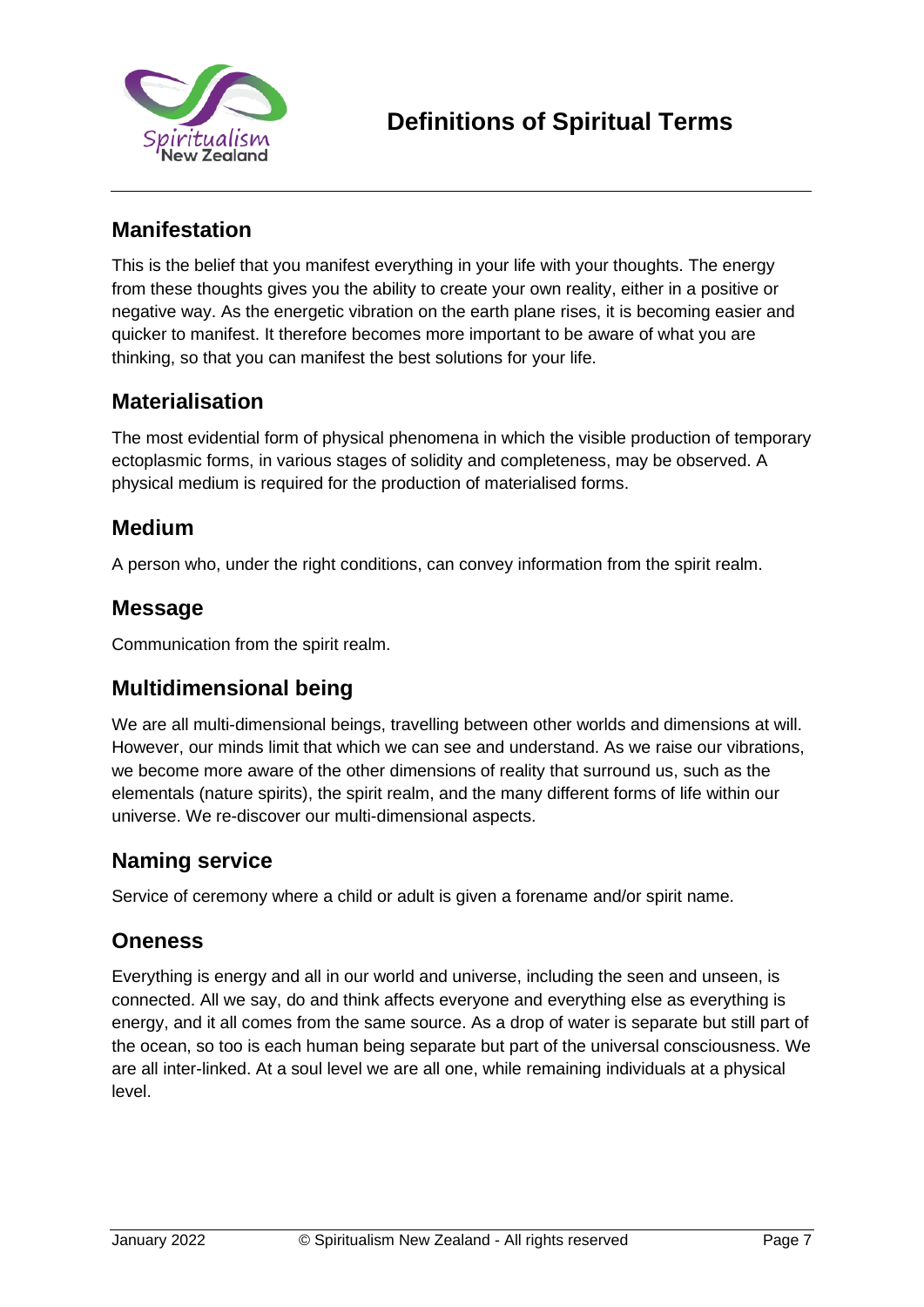

# **Ouija**

Usually, a board with the letters of the alphabet around it. A pointer is then used by spirit to spell out words in answer to questions. This type of communication often attracts the lower more mischievous or harmful type spirits if not correctly monitored.

### **Overshadowing**

State of very light trance which is often confused with transfiguration.

## **Passing**

Term used by Spiritualists for the passing of a soul from the earth plane to the spirit realm, instead of the word death.

### **Pathway**

The journey for this lifetime that your soul has determined before you are born. Within this journey are the lessons that you have chosen to learn in this lifetime. However, humans lose the conscious awareness of their purpose when they are born, but are helped to stay on their pathway by their spirit guides and by following their intuition.

### **Percussion**

Physical phenomenon used by spirit communicator in the Hydesville occurrences.

#### **Phenomena**

Manifestation of spirit presence of either a physical or mental nature. Consists of prophecy, clairvoyance, clairaudience, clairsentience, healing, visions, trance, apports, levitation, raps, automatic writings and paintings and psychometry.

### **Planchette**

A small heart-shaped board resting upon two wheels or castors and a pencil which writes without the volition of persons whose hands are resting on the board.

### **Poltergeist**

A noisy and / or mischievous spirit whose activities are frequently due to some sort of resentment. There is visible movement of matter – objects are thrown about, windows and crockery are broken, doors and windows opened and closed, and many other disturbances. These spirits can often be encouraged to cease their activities through the help of a medium.

### **Prayer**

Communication, either vocally or mentally, addressed to God or an entity in the spirit realm.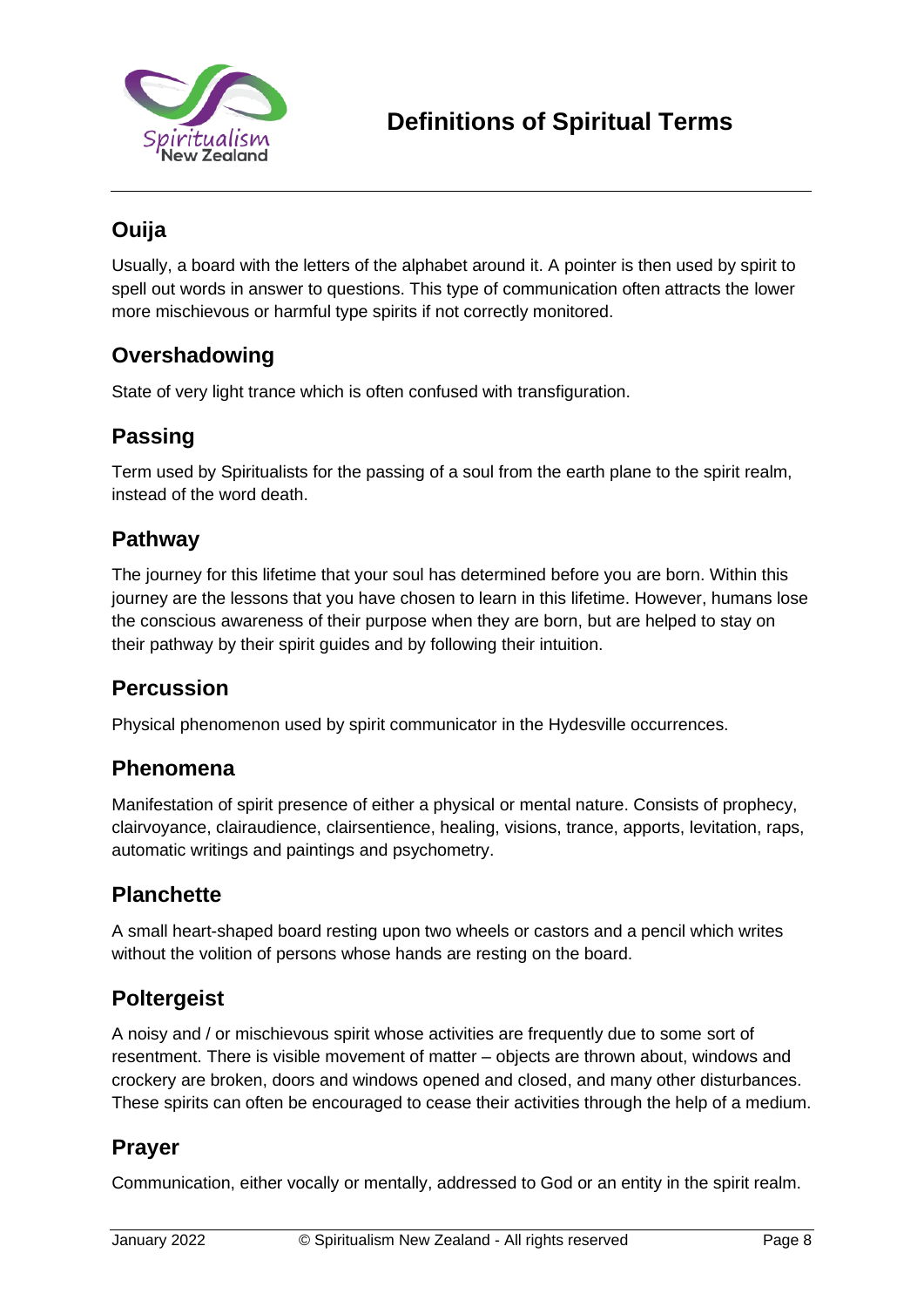

# **Psychometry**

A form of extra-sensory perception in which a medium is able to obtain information about a person by making physical contact with an object that belongs to them.

### **Raps**

A form of spirit communication made famous by 'The Hydesville Rappings' where knocks or raps are used to communicate between the two realms.

#### **Remote viewing**

The use of clairvoyant faculties to see places, people, or things in another realm, country, or place. Some clairvoyants helping to find lost people can visualise scenes using a map, an article, or photograph.

#### **Séance**

A group of people who have gathered with the intention of receiving communication from the spirit realm, through a medium.

#### **Soul**

The spiritual nature of humans. The soul is regarded as eternal and separable from the body. At death it continues its development.

### **Soul's pathway**

See pathway.

### **Spirit**

Refers to energy that exists in the spirit realm. Also refers to an energy within each human being that separates the living body from a corpse. This spirit develops and grows with the human and has intelligence and consciousness. Spirits are often referred to as being all connected and all part of the one being, the universal consciousness or God.

### **Spiritualism**

Is a science, a religion and a philosophy that equally satisfies your heart, your mind and your logic, by giving you the answer to that age old question 'what happens when I die?'

## **Spiritualist**

Someone who believes that the soul lives on after the bodily death and that, under suitable conditions, communication is available with those who have passed to the spirit realm.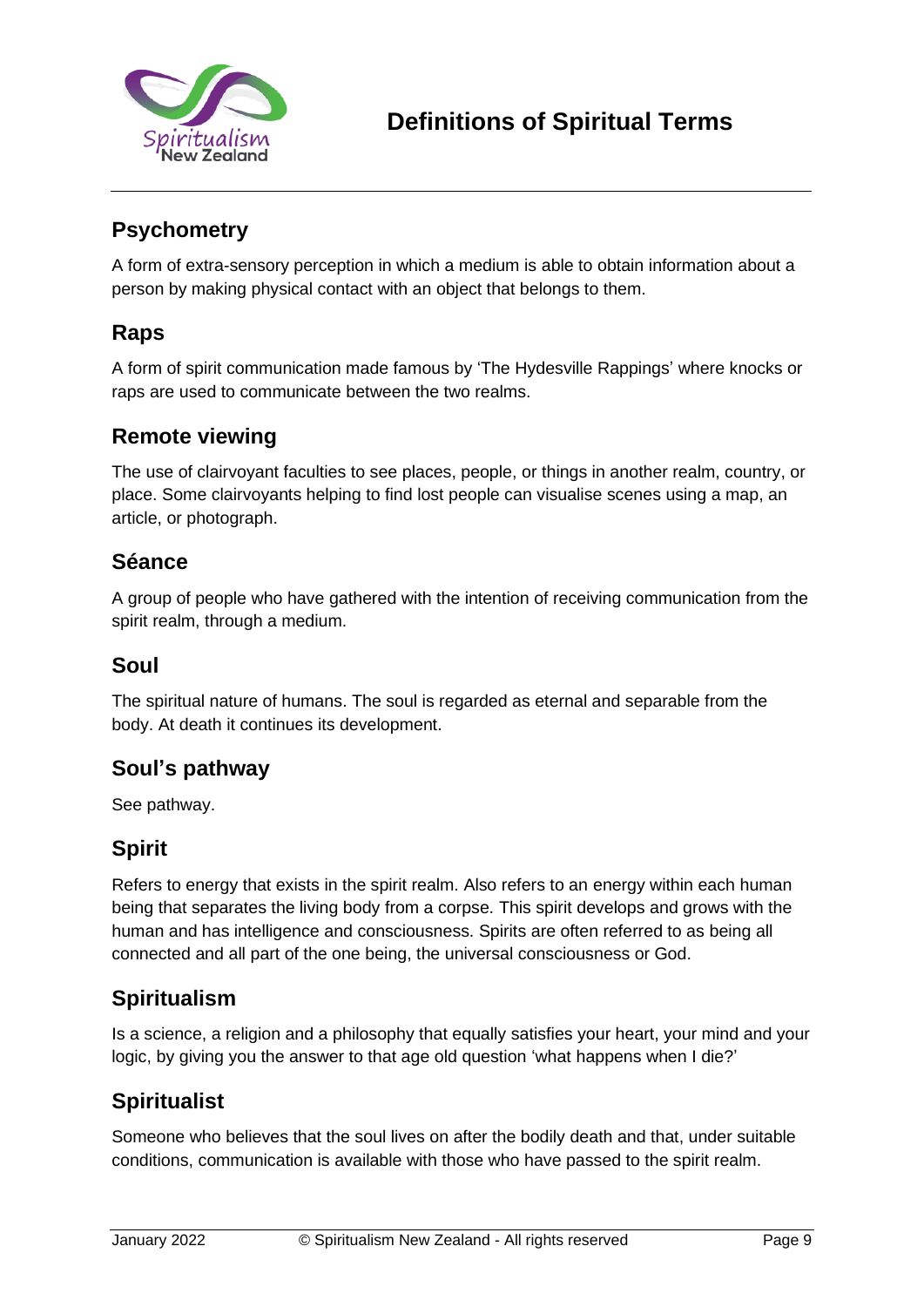

# **Spiritual healer**

A person who allows the healing energy from the spirit realm to pass through them to others, to help the recipient maintain a healthy mind, body and soul.

# **Spiritual healing**

Healing that flows from the spirit realm, through the human spirit to the spirit receiving the healing. This healing is absorbed at an energetic level in order to help the human body maintain the balance of mind, body and soul and thus help to eliminate disease from the body.

## **Star Federation**

A federation of star people from different star systems, who have come together and formed a united strong group of star beings from different galaxies and different universes. They hold the highest good of all and are united in keeping peace, and keeping negative energy out of our universes. They only channel the highest frequencies.

## **Star people**

Star people all have different bodies, depending from which galaxy they come. Most are translucent with different colours or hues, but recognisable, and some are denser and have animal like shapes. They communicate telepathically with each other, sometimes with symbols.

## **Star seeds**

Star seeds are inter-dimensional or extra-terrestrial souls that have incarnated onto the earth plane and into the human body through the normal process of birth. Their mission of helping humanity is at an all-time high, and star seeds are being born on this planet more than ever, tripling the amount of consciousness.

## **Three-fold flame**

The three-fold flame or divine spark, is the seed of the divine that lives within the secret chamber of your heart. It embodies the qualities of love (pink), wisdom (gold), and power (blue), and it is a part of coming back into your true self to bring these three qualities into balance within yourself. This flame can be accessed through your heart chakra, usually during meditation, and the lengths of the plumes will signal to you how you are balancing each aspect with the other.